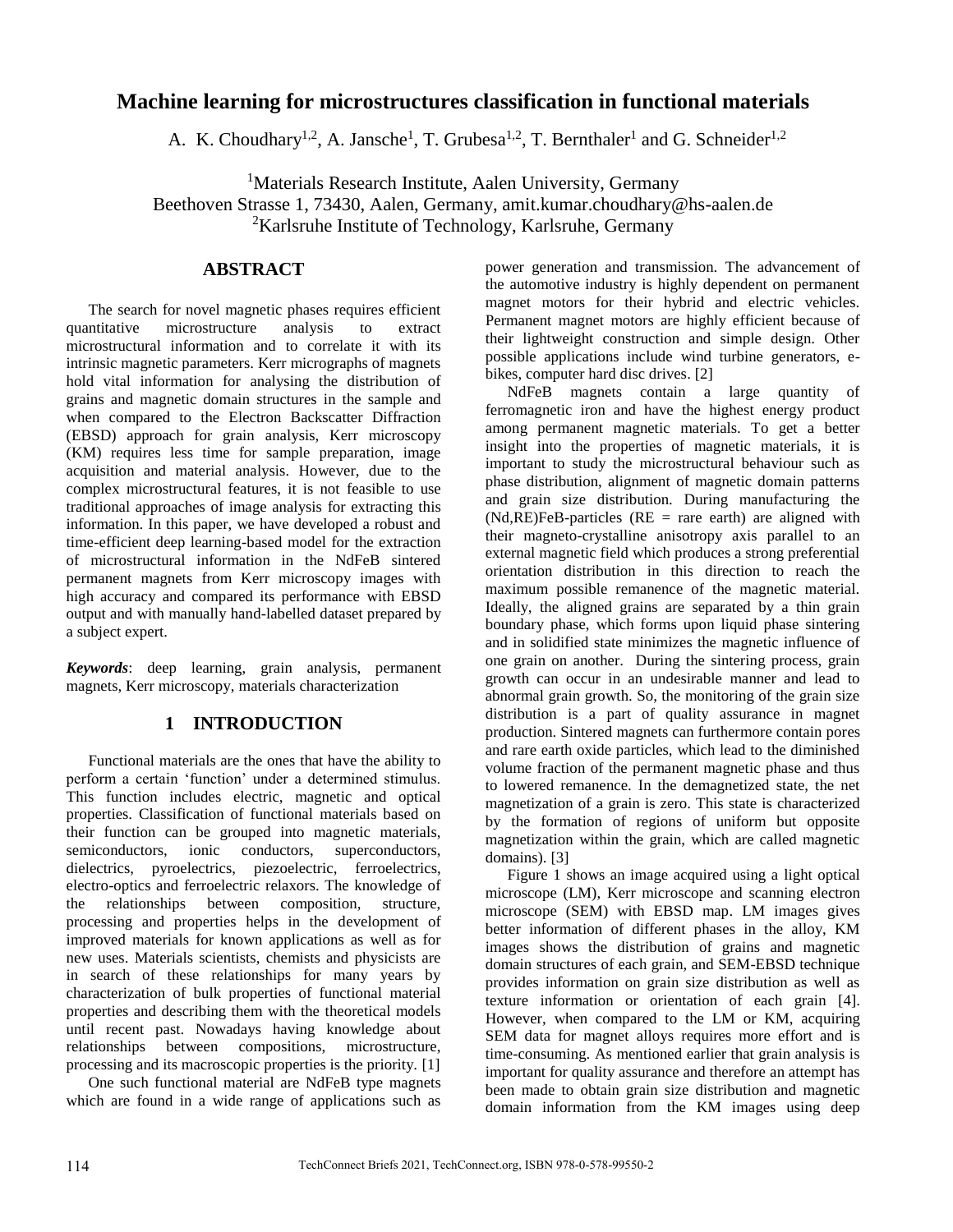learning techniques as traditional image processing techniques fail to extract grains from such images and feature-based machine learning techniques are not robust enough to be used for different magnetic alloys. Further, KM has the advantage of being relatively inexpensive and able to handle a large range of magnetic alloys.



Figure 1 shows the microstructure of NdFeB sintered permanent magnet acquired using optical light microscopy showing different phases, Kerr microscopy image showing grains and orientation of magnetic domain structures highlighted in yellow, scanning electron microscope with electron backscatter diffraction map for texture or grain orientation information.

### **2 RELATED WORK**

In the case of the KM images of NdFeB sintered permanent magnet alloys, the traditional machine learning approaches fail to classify the microstructures effectively due to the presence of magnetic domain structures with grey values in very close range. Pusch et al. [5] developed a semi-automatic approach to classify domain structures in magnet samples from correlative microscopy using Kerr micrograph and light optical micrograph. The correlative images were overlapped onto each other to find grain boundaries using threshold-based image segmentation. This approach also requires the user to prepare the sample with special attention so that grain boundaries are partially visible under optical light microscope and involves a human intervention to map partially visible grain boundaries.

In border context, grain boundary detection in materials microscopy is similar to the edge detection task in biomedical or natural images [6] [7]. There have been many state of the art DL models for such use cases and have proven to be effective on non-microscopy images of materials samples. Since these models are not trained on materials microscopy images, they fail to detect grain boundaries or edges in KM images of magnet samples.

The current approach for the grain boundary detection from KM images involves the user with subjective knowledge to manually trace the grain boundaries, apply

traditional image processing techniques to post-process and quantify the grain size distribution. This approach generates results with high accuracy because of the involvement of the subject expert but consumes a lot of time and is highly dependent on human experts. This would mean that results may vary from one user to another depending on their subjective knowledge.

# **3 EXPERIMENTS**

### **3.1 Materials and dataset**

The dataset consists of a commercially available NdFeB sintered permanent magnet which is isotropic in nature. The sample used for experiments are acquired at 1000x magnification under a Zeiss AxioImager.M2 microscope with 10000ms exposure time and Kerr effect was visualized with a polarizer-analyser pair with 88º angle between the planes of polarization. The same sample was manually hand-labeled and a correlative EBSD map using a Zeiss Sigma 300 VP, EBSD was generated which is the reference or ground truth for comparing the performance of the developed models in this paper.

# **3.2 Machine learning and deep learning model for grain size analysis from Kerr microscopy images**

A feature-based traditional machine learning approach was trained for the extraction of grain boundaries from Kerr images of magnet samples. This approach involved extraction of image features like HSV, RGB channels as colour features, bilateral filter, the difference of Gaussians and Sobel filters as edge features and median filter along with structure tensors as texture features. A random forest classifier with Gini function to measure split, maximum tree depth of 100 and out-of-bag score to generalize the model accuracy was tunned. This model achieved an f1 score of 0.93 but was highly sensitive to the change in the contrast of the KM images. This is because the model has been trained on hand crafted features and therefore is effective when applied on images that appear to have similar image features to that of images used for training the model.

To overcome this drawback, a U-net model with efficientnetb3 as the backbone, softmax activation function, Adam optimizer, binary cross-entropy (BCE) as loss function, Intersection over Union (IoU) and f1 score as performance metrics was trained for 250 epochs with a batch size of 4 and a learning rate of 0.0001. U-net has proven to be effective even on small datasets and we have used 17 images for training. The size of each image was 512x512 pixels and to prevent overfitting and increase robustness, the data augmentation technique was adopted. This includes transformations such as horizontal flips, affine transforms, perspective transforms, contrast manipulations, addition of Gaussian noise and image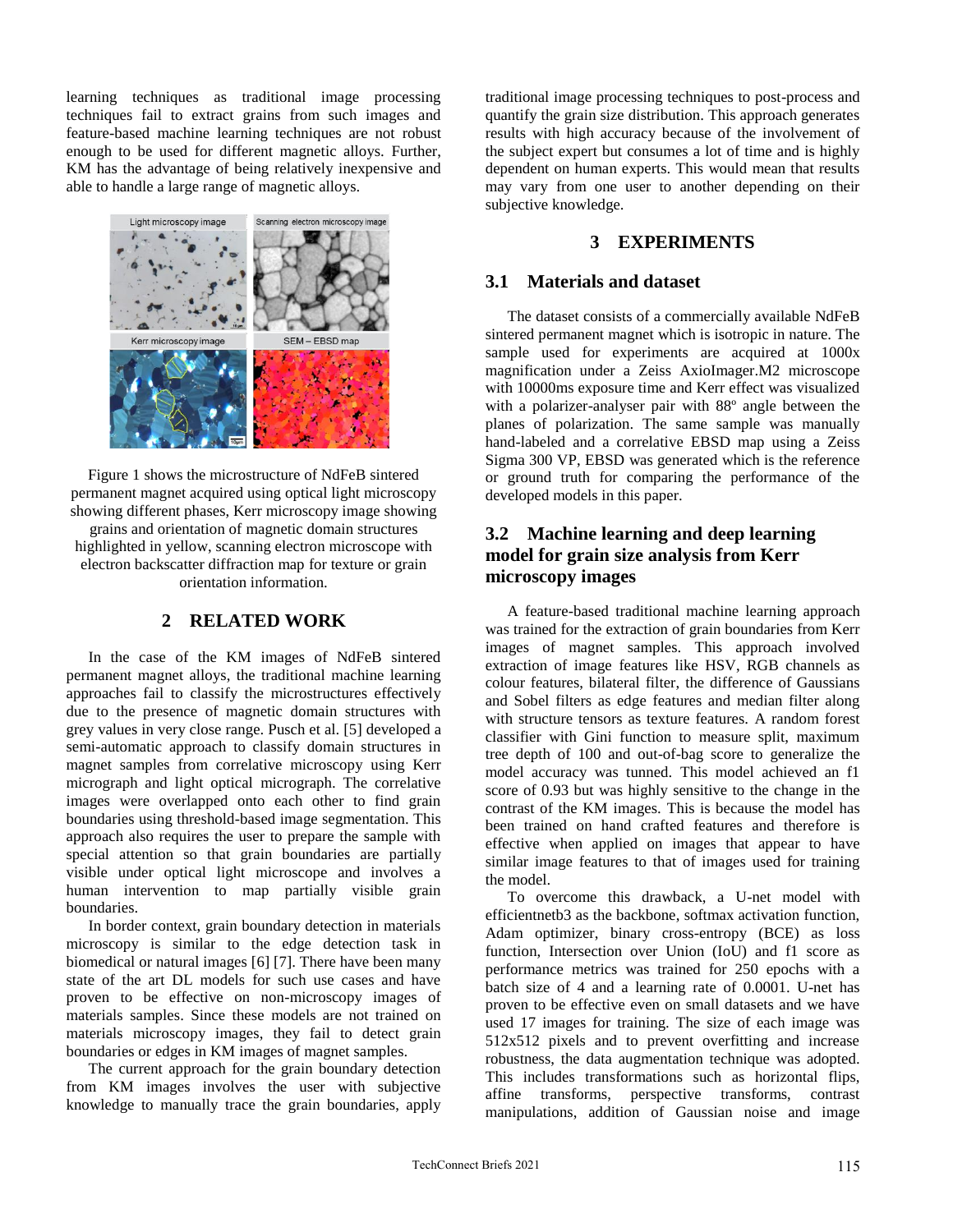blurring. The pre-processing and post-processing steps for random forest classifier and U-net model involves the removal of artefacts and morphological operations to remove noise from predicted images respectively.

## **3.3 Magnetic domain structure analysis**

Magnetic domain structures have a significant amount of information that affects the intrinsic properties of the magnet sample. Further, the appearance of the domain patterns is indicative of the orientation of the grains in twodimensional space as seen in figure 2. The SEM-EBSD approach is one of the widely adopted tools for measuring the orientation of grains in the magnet samples. [4] The effective detection of grain boundaries using the developed model assists the user to have a closer insight into each grain and hence, it is feasible to analyse magnetic domain structures from KM images.



Figure 2 shows the extracted grains from the magnet sample and the magnetic domain structures as binary image. a) grain with closure domain structure and having preferential theta axis pointing out of the plane, (b) and (c) grains with stripe domain structure with theta axis pointing along the plane.

A supervised regression model was trained on features extracted from the grains and their magnetic domain structures to predict the orientation of grains within the sample. Haralick parameters [8] as texture features were extracted from each grain. Further, the domain structure from each grain was extracted using automatic thresholdbased image segmentation followed by measuring the morphological parameters such as area fraction, aspect ratio and longest domain pattern within the grain. In addition to these morphological parameters, shape features such as Zernike moments [9] were calculated for patterns in each grain. The ground truth or labels for training the model were obtained from the correlative EBSD maps that give information on the orientation of each grain. The orientation of each grain from EBSD is represented as phi1  $(\phi_1)$ , phi  $(\phi)$  and phi2  $(\phi_2)$ . For the experiments here, the new coordinate system which excludes phi2 was adopted because the information needed to learn phi2 from 2D Kerr images was not available. In the new coordinate system the range of phi1 has been reduced from 0º-360º to 0º-180º and it is referred to as theta (θ). Whereas, phi orientation ranges from 0º-90º and it has been transformed to rho (ρ) but has the same range as phi. The regression model is trained to predict theta and rho for each grain in the sample.

# **4 RESULTS AND DISCUSSION**

To measure the effectiveness of the developed models statistically, the results from ML and DL approach was compared with reference data. The reference data includes hand labelled results by a subject expert and an EBSD map generated using correlative microscopy.

#### **4.1 Grain size analysis**

Figure 3 shows the area-weighted and number-weighted grain size distribution based on equivalent circle diameter  $(\mu m)$  for test sample NdFeB using a trained random forest classifier, a trained U-net model and the manual approach. Additionally, we have the grain size distribution from EBSD for the same sample to evaluate the accuracy of the manually generated results as it is the reference or ground truth. It is observed that the area under the area-weighted distribution and frequency-weighted curve between the manual and EBSD approach is 1.4 %, and 0.5 % respectively. The difference is less than 2 % and therefore having a manual approach as a reference for comparing the performance of trained models is productive because generating a correlative EBSD map is a challenging and time-consuming task.



Figure 3 shows the number-weighted and area-weighted grain size distribution curve obtained from the manual approach, the EBSD approach, the trained random forest classifier and the trained U-net model for the NdFeB test sample acquired at 1000x magnification under Kerr microscope.

The random forest classifier model differs from the reference by 1.9 % and the U-net model by 1.5 % for the area-weighted grain distribution curve. Similarly, the deviation of the number-weighted grain distribution curve is 2.5 % for the random forest model and 1.9 % for the Unet. The performance of both models is close to the reference data with the U-net model having better performance than the random forest classifier. However, it